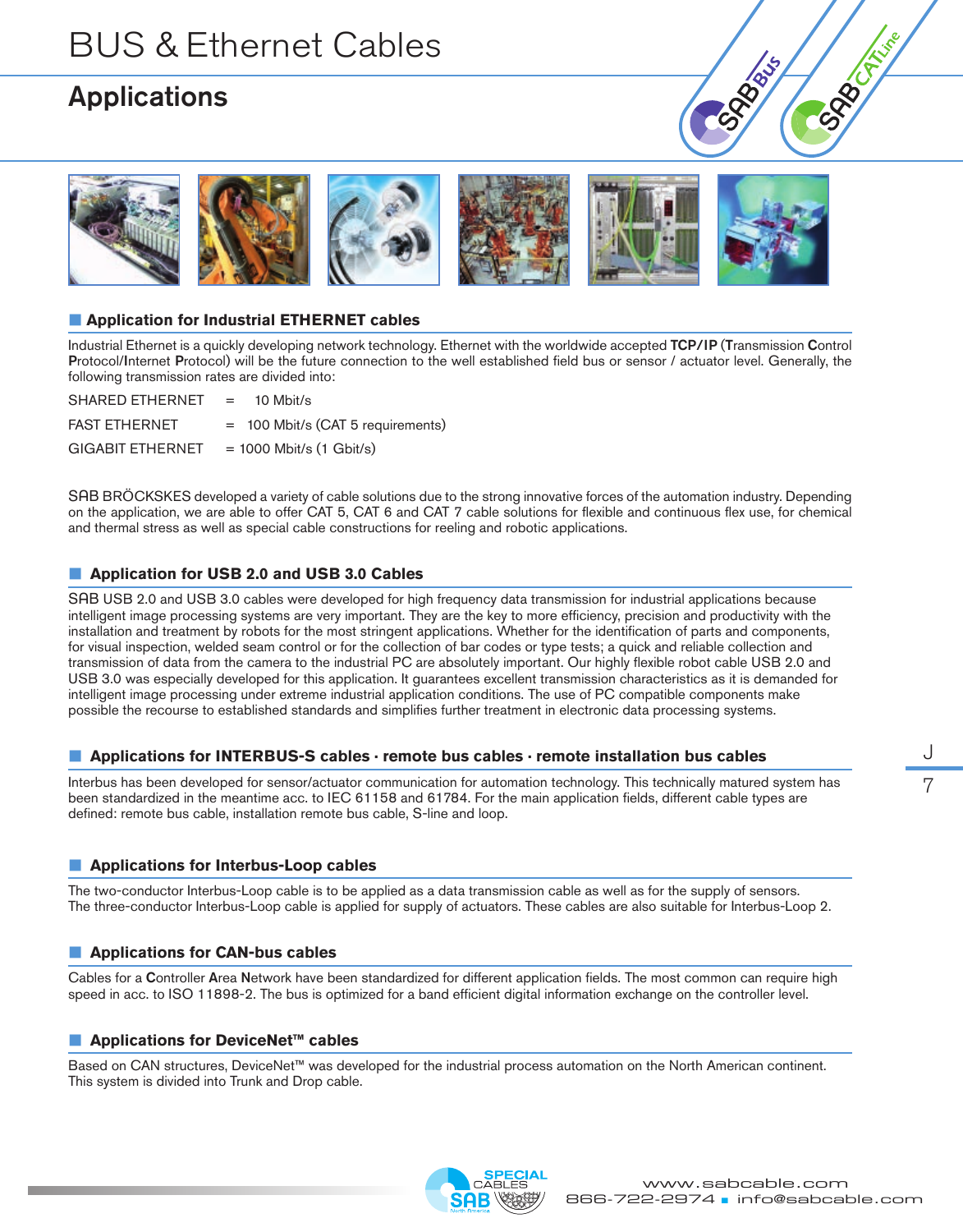## Applications

8



### **■ Applications for Profibus cables**

PROFIBUS systems are especially made for process automation (PA). PROFIBUS is standardized acc. to IEC 61158 that means the best interoperability of components from different manufacturers. The modular peripheral construction (DP: decentralized periphery) of the bus system simplifies installation and maintenance. The PROFIBUS type A is generally used in current systems, while cables of PROFIBUS type B are only used for replacement purpose in already existing systems.

### **"Fast Connect" cable construction**

These cables have a symmetric construction. This enables the use of special stripping tools that make for quicker field installation.

### **■ Applications for SafetyBUS p cables**

SafetyBUS is an open bus system that has been especially optimized for the transmission of data with regard to machine safety: the consistency of data with regard to time and contents have the highest priority. SafetyBUS fulfills a variety of standards to guarantee the protection of humans and goods during production.

### **■ Applications for Hybrid field bus cables**

S 670 and S 671 are flexible UL recognized, CSA approval hybrid field bus control cables, suitable for cable continuous flexing with optical fiber and copper conductors. The cable S 670 with its polyurethane outer jacket has a very good resistance against acids, alkalines, solvents hydraulic liquids and oil.

### ■ **Applications for Profinet / Profibus cable assemblies**

Profinet cable assemblies are for the wiring of Profinet field bus systems in industrial environments. This cable type is for example used in cable track applications with rough environmental conditions, in automation, machine and plant construction. The PUR jacket is resistant against harsh environmental conditions. Profibus cable assemblies are for the field bus wiring in automation technique. Profibus signals are transmitted by these bus cables with different cable and plug combinations. The PUR cable for cable track applications is resistant against rough environmental conditions in industrial applications. On request we are able to manufacture cable assemblies acc. to UL Wiring Harnesses ZPFW2 and ZPFW8 from the cable to the assembly. In the manufacturer's database (www.ul.com) SAB is listed under file<br>J no. E473226 as a qualified and reliable manufacturer.

| <b>De Billcole Mundoes</b><br><b>Report Following</b><br><b>Tekan Date</b>                                                   | CERTIFICATE OF COMPLIANCE<br>20100123-6472026<br>E473205-28150123<br>JOYS-JANUARY-25                                                                                                                                                                                                                                                                                                                                                               |
|------------------------------------------------------------------------------------------------------------------------------|----------------------------------------------------------------------------------------------------------------------------------------------------------------------------------------------------------------------------------------------------------------------------------------------------------------------------------------------------------------------------------------------------------------------------------------------------|
| <b>Recent box</b>                                                                                                            | SAB EROECKSIKES OMNY & CO KG.<br>GREENVILLE RETRAINED 204.2120<br>POSTFACH 12 FFGB<br>ATTAB VERSION GERMANY.                                                                                                                                                                                                                                                                                                                                       |
| This is in contry that<br>representative transfers of                                                                        | CONFOREMT - WIRMS HARMCSSED<br>General Caynesge                                                                                                                                                                                                                                                                                                                                                                                                    |
|                                                                                                                              | Howe been investigated by UL in accordance with the<br>Standard(x) indicated an this Certificate.                                                                                                                                                                                                                                                                                                                                                  |
| <b>Installation for Banky:</b><br><b>Additional Informations</b>                                                             | Wring Hamessex, Subject 764, and CSA Informa Wring<br><b>Harrissen No. 1</b><br>loss the UL Online DarkRoatcorp Directory at<br>more at carricktations for additional information                                                                                                                                                                                                                                                                  |
| Long for the Lic CorpScotton Mark III The primach                                                                            | Only those preduces awarrag that of Contingence Mark allowable constitutes as laring contrast by U.S.<br>Pacingstand semperants are inversible in certain constructions that this in institution and construction<br>republishes and are improved for use of compositions of complete residence is submitted by investigation rating<br>then for direct separate installations the fast. The line assessment of the component is reprinted upon to |
| <b>B.A.MARIE</b><br><b>Filter distances and have</b><br>-<br>地名美国格兰 医阿尔伯氏试验检尿病 医阿尔伯氏试验检胆管切除术 医多种性贫血<br><b>Francis</b> East & | <b><i>China care come</i></b><br><u>Mataharas</u>                                                                                                                                                                                                                                                                                                                                                                                                  |

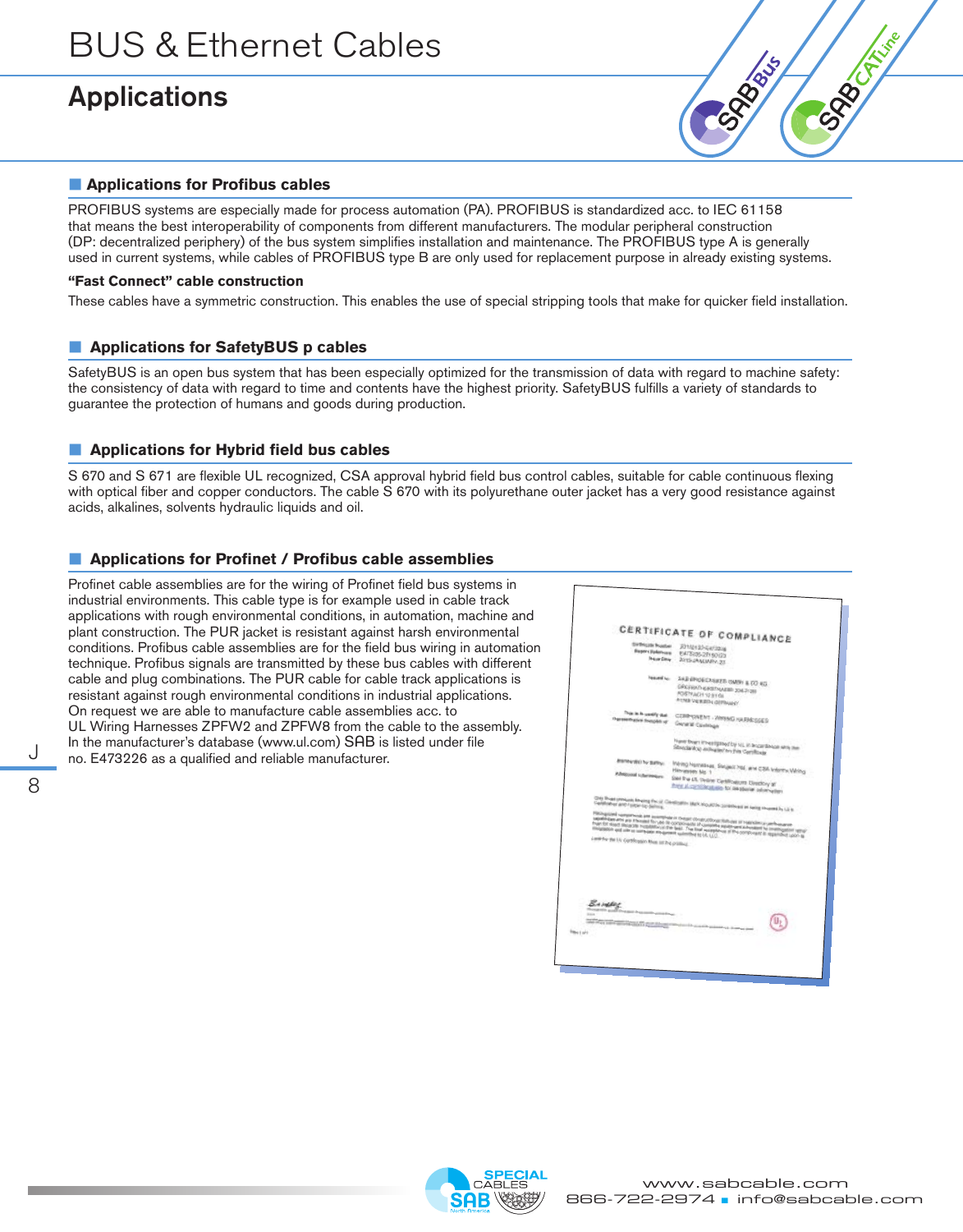## Selection Table

to

|                                                                          | J/14       | J/14                                          | J/14           | J/15      | J/15      | J/16      | J/16                                                           | J/16      | J/17                    | J/17            | J/17                                           | J/18           | J/18      | J/19                                | J/19                                  | J/20                             | J/21                                                       | J/22             | J/22                                                                                                                     |
|--------------------------------------------------------------------------|------------|-----------------------------------------------|----------------|-----------|-----------|-----------|----------------------------------------------------------------|-----------|-------------------------|-----------------|------------------------------------------------|----------------|-----------|-------------------------------------|---------------------------------------|----------------------------------|------------------------------------------------------------|------------------|--------------------------------------------------------------------------------------------------------------------------|
| Cable Type                                                               | PN 654 UL  | PN 661                                        | <b>SPN 668</b> | S PN 667  | SPN 669   | PN 678    | PN 679                                                         | S PN 681  | DR PN 689 P<br>Highflex | S PN 668 Hybrid | RT PN 668<br><b>Industrial Ethernet Cables</b> | PN 675         | S PN 676  | CATLine CAT 6A S<br>CATLine CAT 6 S | CATLine CAT 6A RT<br>CATLine CAT 6 RT | CATLine CAT 6A HT                | CATLine CAT 6A DR<br>CATLine CAT 5e DR<br>CATLine CAT7A DR | CATLine CAT 7A S | CATLine CAT 7A RT                                                                                                        |
|                                                                          |            | $\bullet$                                     | $\bullet$      | $\bullet$ | $\bullet$ | $\bullet$ | $\bullet$                                                      | $\bullet$ | $\bullet$               | $\bullet$       | $\bullet$                                      | $\bullet$      |           |                                     | ●                                     | $\bullet$                        |                                                            | $\bullet$        | $\bullet$                                                                                                                |
|                                                                          |            |                                               |                |           |           |           |                                                                |           |                         |                 |                                                |                |           |                                     |                                       |                                  |                                                            |                  |                                                                                                                          |
|                                                                          | $\bullet$  | $\bullet$                                     | $\bullet$      | $\bullet$ | $\bullet$ |           |                                                                |           | $\bullet$               | $\bullet$       |                                                |                |           |                                     |                                       |                                  |                                                            |                  |                                                                                                                          |
| Optical waveguide POF                                                    |            |                                               |                |           |           |           |                                                                |           |                         |                 |                                                |                |           |                                     |                                       |                                  |                                                            |                  |                                                                                                                          |
|                                                                          |            |                                               |                |           |           |           |                                                                |           |                         |                 |                                                |                |           |                                     |                                       |                                  |                                                            |                  |                                                                                                                          |
|                                                                          |            |                                               |                |           |           |           |                                                                |           |                         |                 |                                                |                |           |                                     |                                       |                                  |                                                            |                  |                                                                                                                          |
|                                                                          |            |                                               |                |           |           |           |                                                                |           |                         |                 |                                                |                |           |                                     |                                       |                                  |                                                            |                  |                                                                                                                          |
|                                                                          |            |                                               |                |           |           |           |                                                                |           |                         |                 |                                                |                |           |                                     |                                       |                                  |                                                            |                  |                                                                                                                          |
|                                                                          |            |                                               |                |           |           |           |                                                                |           |                         |                 |                                                |                |           |                                     |                                       |                                  |                                                            |                  |                                                                                                                          |
|                                                                          |            |                                               |                |           |           |           |                                                                |           |                         |                 |                                                |                |           |                                     |                                       |                                  |                                                            |                  |                                                                                                                          |
|                                                                          |            |                                               |                |           |           |           |                                                                |           |                         |                 |                                                |                |           |                                     |                                       |                                  |                                                            |                  |                                                                                                                          |
|                                                                          |            |                                               |                |           |           |           |                                                                |           |                         |                 |                                                |                |           |                                     |                                       |                                  |                                                            |                  |                                                                                                                          |
|                                                                          |            |                                               |                |           |           |           |                                                                |           |                         |                 |                                                |                |           |                                     |                                       |                                  |                                                            |                  |                                                                                                                          |
| Nominal voltage 300/500 V                                                |            |                                               |                |           |           |           |                                                                |           |                         |                 |                                                |                |           |                                     |                                       |                                  |                                                            |                  |                                                                                                                          |
| Peak operating voltage max. 30V                                          |            |                                               |                |           |           |           |                                                                |           |                         |                 |                                                |                |           |                                     |                                       |                                  |                                                            |                  |                                                                                                                          |
| Peak operating voltage max. 50V                                          |            |                                               |                |           |           |           |                                                                |           |                         |                 |                                                |                |           |                                     |                                       |                                  |                                                            |                  |                                                                                                                          |
| Peak operating voltage max. 90V                                          |            |                                               |                |           |           |           |                                                                |           |                         |                 |                                                |                |           | 0                                   | $\bullet$                             | $\bullet$                        | О                                                          | $\bullet$        | $\bullet$                                                                                                                |
| Peak operating voltage max. 350V<br>Voltage UL 30 V                      | $\bullet$  | $\bullet$                                     | $\bullet$      | $\bullet$ | $\bullet$ | $\bullet$ | $\bullet$                                                      | $\bullet$ | $\bullet$               | $\bullet$       | $\bullet$                                      | $\bullet$      | $\bullet$ |                                     |                                       |                                  |                                                            |                  |                                                                                                                          |
| Voltage UL resp. CSA 300 V                                               | $\bullet$  | $\bullet$                                     | $\bullet$      | $\bullet$ | $\bullet$ |           |                                                                |           |                         | $\bullet$       |                                                |                | $\bullet$ | $\bullet$                           | $\bullet$                             |                                  |                                                            | $\bullet$        | $\bullet$                                                                                                                |
| Voltage UL resp. CSA 600 V                                               |            |                                               |                |           |           |           |                                                                |           |                         |                 |                                                | $\bullet$      |           |                                     |                                       | $\bullet$                        |                                                            |                  |                                                                                                                          |
| Testing Voltage 600 V                                                    |            |                                               |                |           |           |           |                                                                |           |                         |                 |                                                |                |           |                                     |                                       |                                  |                                                            |                  |                                                                                                                          |
| Testing Voltage 750 V                                                    |            |                                               |                |           |           |           |                                                                |           |                         |                 |                                                |                |           |                                     |                                       |                                  | $\bullet$                                                  |                  |                                                                                                                          |
| Testing Voltage 1000 V                                                   |            |                                               |                |           |           |           |                                                                |           |                         |                 |                                                |                |           |                                     |                                       |                                  |                                                            |                  |                                                                                                                          |
| Testing voltage 1500 V                                                   |            |                                               |                |           |           | $\bullet$ | $\bullet$                                                      | $\bullet$ |                         | $\bullet$       |                                                | $\bullet$      | $\bullet$ |                                     |                                       |                                  |                                                            |                  |                                                                                                                          |
| Testing voltage 2000 V                                                   |            | $\bullet$                                     |                | $\bullet$ | ●         |           |                                                                |           |                         |                 |                                                |                |           |                                     |                                       | 0                                |                                                            | $\bullet$        | ●                                                                                                                        |
| Testing voltage 3000 V                                                   |            |                                               |                |           |           |           |                                                                |           |                         |                 |                                                |                |           |                                     |                                       |                                  |                                                            |                  |                                                                                                                          |
| Halogen-free acc. to IEC 60754-1 + VDE 0482-754-1                        |            | $\bullet$                                     | $\bullet$      | $\bullet$ | $\bullet$ |           | $\bullet$                                                      | $\bullet$ | $\bullet$               | $\bullet$       | $\bullet$                                      |                |           | $\bullet$                           | $\bullet$                             |                                  | $\bullet$                                                  | $\bullet$        | $\bullet$                                                                                                                |
| Halogen-free for rail types<br>Burning characteristics acc. to IEC + VDE |            |                                               |                |           |           |           |                                                                |           |                         |                 | $\bullet$                                      |                |           | $\bullet$                           | $\bullet$                             | $\bullet$                        |                                                            | $\bullet$        | $\bullet$                                                                                                                |
| Fire performance: no flame propagation acc.to IEC                        |            |                                               |                |           |           |           |                                                                |           |                         |                 |                                                |                |           |                                     |                                       |                                  |                                                            |                  |                                                                                                                          |
| 60332-3-24 + IEC 60332-3-25 CAT C resp. D                                |            |                                               |                |           |           |           |                                                                |           |                         |                 |                                                |                |           |                                     |                                       |                                  |                                                            |                  |                                                                                                                          |
| Fire performance: UL Horizontal Flame Test FT2                           |            |                                               |                |           |           |           |                                                                |           |                         |                 |                                                |                |           | $\bullet$                           | $\bullet$                             |                                  |                                                            | $\bullet$        | $\bullet$                                                                                                                |
| Fire performance: UL VW1                                                 |            |                                               |                |           |           |           |                                                                |           |                         |                 |                                                |                |           |                                     |                                       | $\bullet$                        |                                                            |                  |                                                                                                                          |
| Corrosiveness of conflagration gases                                     |            |                                               |                |           |           |           |                                                                |           |                         |                 |                                                |                |           |                                     |                                       |                                  |                                                            |                  |                                                                                                                          |
| Smoke density acc. to IEC 61034 + VDE 0482-1034                          |            |                                               |                |           |           |           |                                                                |           |                         |                 |                                                |                |           |                                     |                                       |                                  |                                                            |                  |                                                                                                                          |
| Toxicity acc. to EN 50305 + VDE 0260-305                                 |            |                                               |                |           |           |           |                                                                |           |                         |                 |                                                |                |           |                                     |                                       |                                  |                                                            |                  |                                                                                                                          |
|                                                                          | $\bullet$  | $\bullet$                                     | $\bullet$      |           | $\bullet$ |           |                                                                |           |                         | $\bullet$       |                                                | $\bullet$      | $\bullet$ | 0                                   | $\bullet$                             | $\bullet$                        |                                                            | $\bullet$        | $\bullet$                                                                                                                |
|                                                                          |            |                                               |                |           |           |           |                                                                |           |                         |                 |                                                |                | $\bullet$ |                                     | $\bullet$                             |                                  |                                                            | $\bullet$        | $\bullet$                                                                                                                |
|                                                                          |            |                                               |                |           |           |           |                                                                |           |                         |                 |                                                |                |           |                                     |                                       |                                  |                                                            |                  |                                                                                                                          |
| Rail type acc. to EN 45545-2                                             |            |                                               |                |           |           |           |                                                                |           |                         |                 |                                                |                |           |                                     |                                       |                                  |                                                            |                  |                                                                                                                          |
| Oil resistance acc. to internal standard                                 | $\bullet$  |                                               | $\bullet$      |           |           |           |                                                                |           |                         |                 |                                                | $\bullet$      |           |                                     |                                       |                                  |                                                            |                  |                                                                                                                          |
| Oil resistance acc. to VDE                                               |            |                                               |                | $\bullet$ |           | $\bullet$ | $\bullet$                                                      | $\bullet$ | $\bullet$               | $\bullet$       | $\bullet$                                      |                | $\bullet$ |                                     | $\bullet$                             |                                  | $\bullet$                                                  | $\bullet$        | $\bullet$                                                                                                                |
| Oil resistance acc. to EN                                                |            |                                               |                | $\bullet$ | $\bullet$ |           | $\bullet$                                                      | $\bullet$ | $\bullet$               | $\bullet$       | $\bullet$                                      |                |           | ●                                   | $\bullet$                             |                                  | $\bullet$                                                  | $\bullet$        | $\bullet$                                                                                                                |
| Chemical resistance<br>Weather resistance                                |            |                                               |                |           |           |           |                                                                |           |                         |                 |                                                |                |           |                                     |                                       | $\overline{A}$                   |                                                            |                  |                                                                                                                          |
|                                                                          |            |                                               |                |           |           |           |                                                                |           |                         |                 |                                                |                |           |                                     |                                       |                                  | А                                                          |                  |                                                                                                                          |
|                                                                          |            |                                               |                |           |           |           |                                                                |           |                         |                 |                                                |                |           |                                     |                                       |                                  |                                                            |                  |                                                                                                                          |
|                                                                          |            |                                               |                |           |           |           |                                                                |           |                         |                 |                                                |                |           |                                     |                                       |                                  |                                                            |                  | $\overline{2}$<br>A                                                                                                      |
|                                                                          |            |                                               |                |           |           |           |                                                                |           |                         |                 |                                                |                |           |                                     |                                       |                                  |                                                            |                  |                                                                                                                          |
| Suitable for cable tracks                                                | $B = good$ | $A = \text{very good}$<br>$C = \text{medium}$ |                | $\bullet$ | $\bullet$ | $\bullet$ | $1 = up to \pm 360^{\circ}/m$<br>$2 = up to \pm 180^{\circ}/m$ |           | $\bullet$               |                 | $\bullet$                                      | $\overline{2}$ |           | $\bullet$                           | $\bullet$<br>$\overline{A}$           | $\overline{2}$<br>$\overline{A}$ |                                                            |                  | $\bullet$<br>A<br>*The temperature range<br>for flexible application is mentioned<br>on the corresponding catalogue page |



J 9

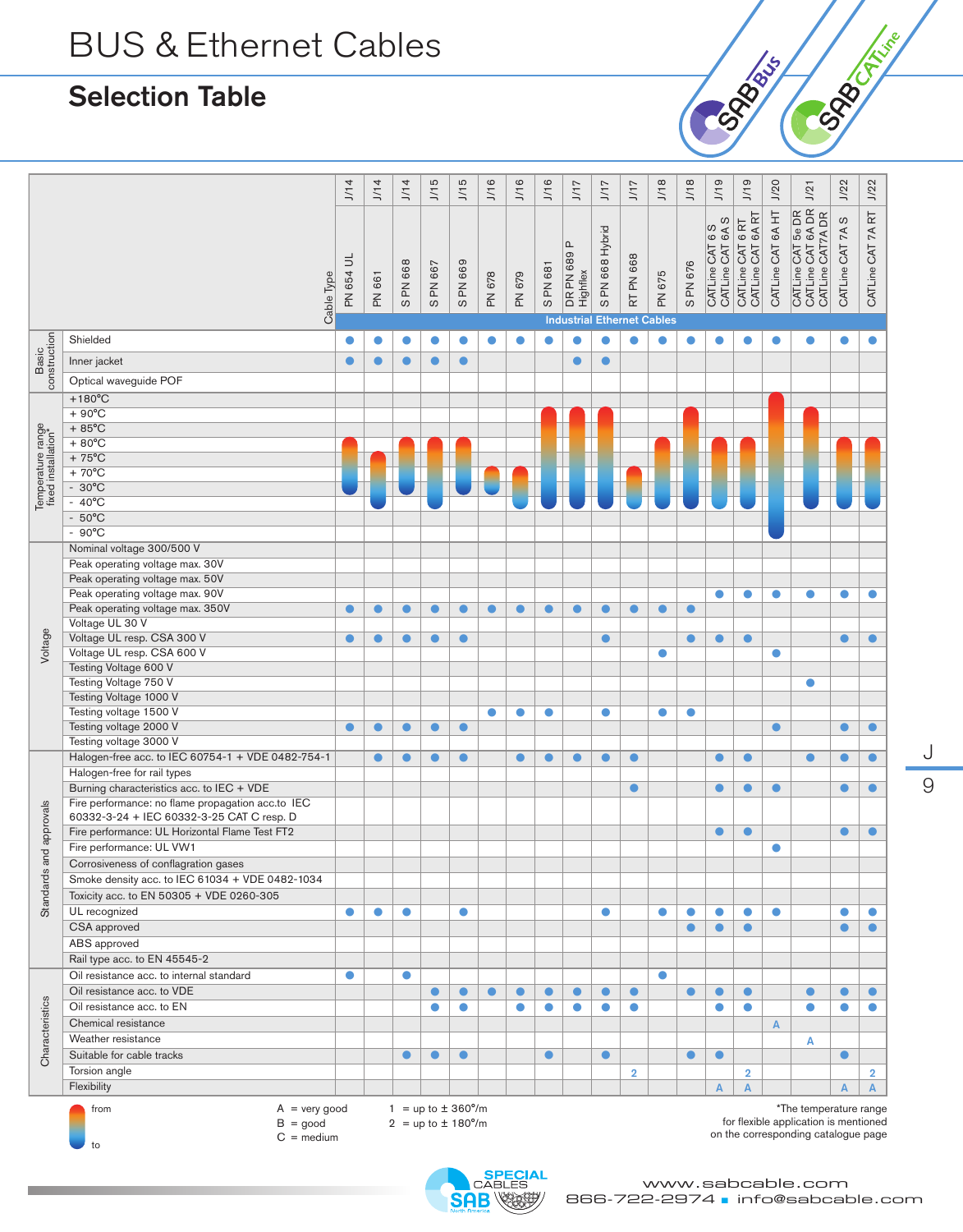## Selection Table





J 10

> $A = \text{very good}$  $B = good$  $C = \text{medium}$

 $1 = up to \pm 360^{\circ}/m$  $2 = up to  $\pm 180^{\circ}/m$$ 

\*The temperature range for flexible application is mentioned on the corresponding catalogue page

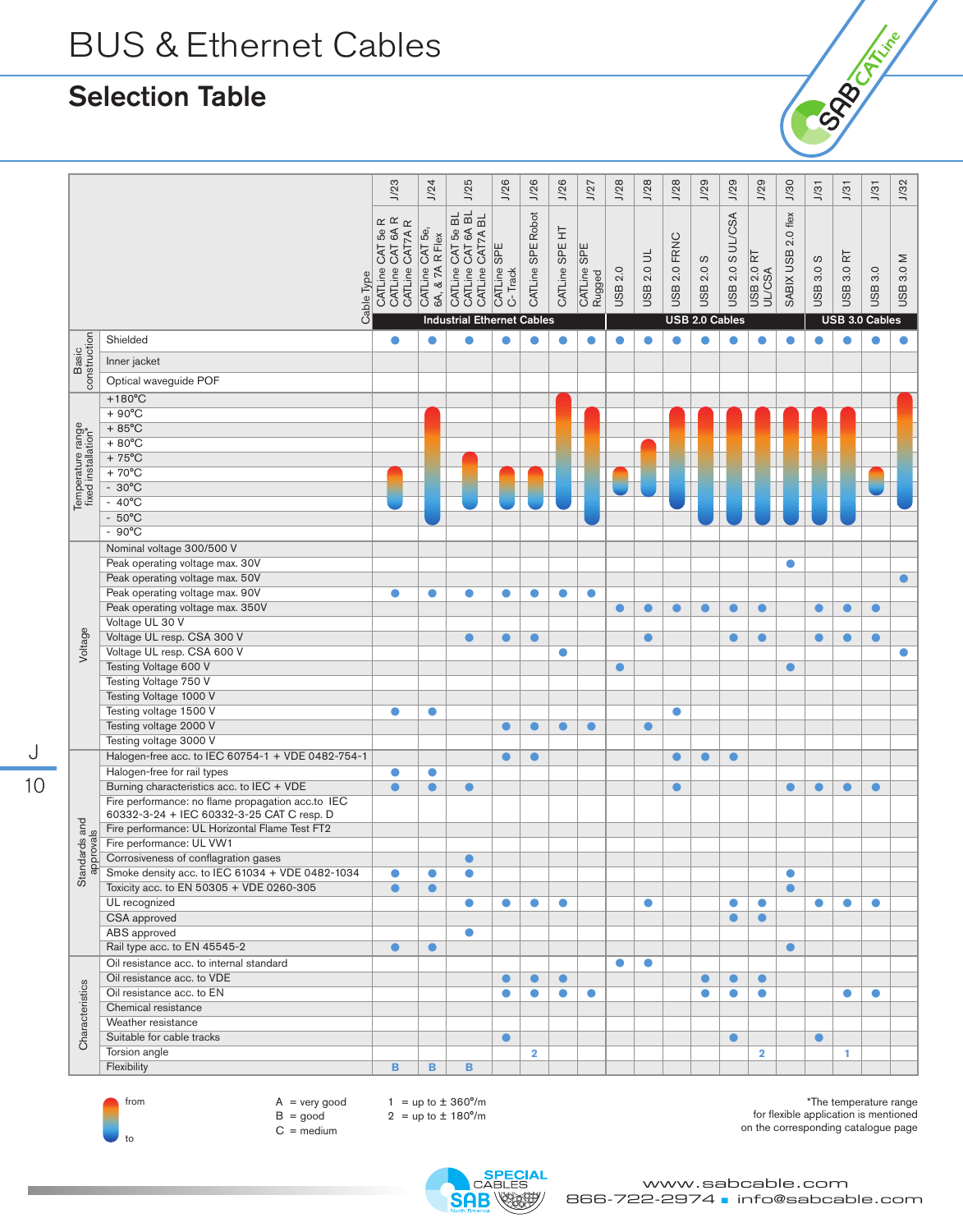## Selection Table

|                                          |                                                   | J/33<br>& 34 | $\frac{1}{3}$<br>834 | $\frac{1}{3}$<br>$\frac{8}{3}$ | 34<br>J/33<br>ಳ          | J/35          | J/35                  | <b>J/36</b>           | <b>J/36</b>          | <b>J/36</b>   | <b>J/36</b> | J/37         | 1/37         | J/37         | J/37                  | J/38      | <b>J/38</b>  |
|------------------------------------------|---------------------------------------------------|--------------|----------------------|--------------------------------|--------------------------|---------------|-----------------------|-----------------------|----------------------|---------------|-------------|--------------|--------------|--------------|-----------------------|-----------|--------------|
|                                          |                                                   |              |                      |                                |                          |               |                       |                       |                      |               |             |              |              |              |                       |           |              |
|                                          | Cable Type                                        | 612<br>BS    | 617<br>IBS           | SIBS 618                       | SIBS 616                 | SABIX IBS 610 | SABIX IBS 610<br>FRNC | SABIX IBL 600<br>FRNC | <b>IBL 600</b>       | SABIX IBL 600 | S IBL 605   | CB 626<br>ပာ | CB 625<br>ပာ | SABIX CB 620 | SABIX CB 620<br>FRNC  | CB 627    | CB 628<br>ပာ |
|                                          |                                                   |              |                      |                                | <b>Interbus-S Cables</b> |               |                       |                       | Interbus-Loop Cables |               |             |              |              |              | <b>CAN-BUS Cables</b> |           |              |
| Basic<br>construction                    | Shielded                                          | $\bullet$    |                      | $\bullet$                      |                          | $\bullet$     | $\bullet$             |                       |                      |               |             | $\bullet$    |              | $\bullet$    |                       |           | $\bullet$    |
|                                          | Inner jacket                                      |              |                      |                                |                          |               |                       |                       |                      |               |             |              |              |              |                       |           |              |
|                                          | Optical waveguide POF                             |              |                      |                                |                          |               |                       |                       |                      |               |             |              |              |              |                       |           |              |
|                                          | $+180^{\circ}$ C                                  |              |                      |                                |                          |               |                       |                       |                      |               |             |              |              |              |                       |           |              |
|                                          | $+90^{\circ}$ C                                   |              |                      |                                |                          |               |                       |                       |                      |               |             |              |              |              |                       |           |              |
|                                          | $+85^{\circ}$ C                                   |              |                      |                                |                          |               |                       |                       |                      |               |             |              |              |              |                       |           |              |
| Temperature range<br>fixed installation* | $+80^{\circ}$ C                                   |              |                      |                                |                          |               |                       |                       |                      |               |             |              |              |              |                       |           |              |
|                                          | $+75^{\circ}$ C                                   |              |                      |                                |                          |               |                       |                       |                      |               |             |              |              |              |                       |           |              |
|                                          | $+70^{\circ}$ C                                   |              |                      |                                |                          |               |                       |                       |                      |               |             |              |              |              |                       |           |              |
|                                          | $-30^{\circ}$ C                                   |              |                      |                                |                          |               |                       |                       |                      |               |             |              |              |              |                       |           |              |
|                                          | $-40^{\circ}$ C                                   |              |                      |                                |                          |               |                       |                       |                      |               |             |              |              |              |                       |           |              |
|                                          | $-50^{\circ}$ C                                   |              |                      |                                |                          |               |                       |                       |                      |               |             |              |              |              |                       |           |              |
|                                          | $-90^{\circ}$ C                                   |              |                      |                                |                          |               |                       |                       |                      |               |             |              |              |              |                       |           |              |
|                                          | Nominal voltage 300/500 V                         |              |                      |                                |                          |               |                       |                       |                      |               |             |              |              |              |                       |           |              |
|                                          | Peak operating voltage max. 30V                   |              |                      |                                |                          |               |                       |                       |                      |               |             |              |              |              |                       |           |              |
|                                          | Peak operating voltage max. 50V                   |              |                      |                                |                          |               |                       |                       |                      |               |             |              |              |              |                       |           |              |
|                                          | Peak operating voltage max. 90V                   |              |                      |                                |                          |               |                       |                       |                      |               |             |              |              |              |                       |           |              |
|                                          | Peak operating voltage max. 350V                  | $\bullet$    | $\bullet$            | $\bullet$                      | $\bullet$                | $\bullet$     | $\bullet$             | $\bullet$             | $\bullet$            | $\bullet$     | $\bullet$   | $\bullet$    | $\bullet$    | $\bullet$    | $\bullet$             | 0         | $\bullet$    |
|                                          | Voltage UL 30 V                                   |              |                      |                                |                          |               |                       |                       |                      |               |             |              |              |              |                       |           |              |
| Voltage                                  | Voltage UL resp. CSA 300 V                        |              | $\bullet$            | $\bullet$                      |                          |               |                       |                       |                      |               |             |              |              |              |                       |           | $\bullet$    |
|                                          | Voltage UL resp. CSA 600 V                        |              |                      |                                |                          |               |                       |                       |                      |               |             |              |              |              |                       |           |              |
|                                          | Testing Voltage 600 V                             |              |                      |                                |                          |               |                       |                       |                      |               |             |              |              |              |                       |           |              |
|                                          | Testing Voltage 750 V                             |              |                      |                                |                          |               |                       |                       |                      |               |             |              |              |              |                       |           |              |
|                                          | Testing Voltage 1000 V                            | $\bullet$    |                      | $\bullet$                      | $\bullet$                | $\bullet$     |                       |                       |                      |               |             |              |              |              | $\bullet$             |           |              |
|                                          | Testing voltage 1500 V                            |              |                      |                                |                          |               | $\bullet$             | $\bullet$             | $\bullet$            | $\bullet$     | $\bullet$   | $\bullet$    | $\bullet$    | $\bullet$    | $\bullet$             |           |              |
|                                          | Testing voltage 2000 V<br>Testing voltage 3000 V  |              |                      |                                |                          |               |                       |                       |                      |               |             |              |              |              |                       |           | $\bullet$    |
|                                          | Halogen-free acc. to IEC 60754-1 + VDE 0482-754-1 |              |                      |                                | $\bullet$                | ◠             |                       | $\bullet$             |                      | $\bullet$     | $\bullet$   |              | $\bullet$    | $\bullet$    | $\bullet$             |           | $\bullet$    |
|                                          | Halogen-free for rail types                       |              |                      | $\bullet$                      |                          |               | $\bullet$             |                       |                      |               |             |              |              |              |                       |           |              |
|                                          | Burning characteristics acc. to IEC + VDE         | $\bullet$    | e                    | $\bullet$                      |                          |               | $\bullet$             |                       | $\bullet$            |               |             |              |              |              |                       |           | $\bullet$    |
|                                          | Fire performance: no flame propagation acc.to IEC |              |                      |                                |                          |               |                       |                       |                      |               |             |              |              |              |                       |           |              |
|                                          | 60332-3-24 + IEC 60332-3-25 CAT C resp. D         |              |                      |                                |                          |               | $\bullet$             | $\bullet$             |                      |               |             |              |              |              | $\bullet$             |           |              |
| tandards and<br>approvals                | Fire performance: UL Horizontal Flame Test FT2    |              |                      |                                |                          |               |                       |                       |                      |               |             |              |              |              |                       |           |              |
|                                          | Fire performance: UL VW1                          |              |                      |                                |                          |               |                       |                       |                      |               |             |              |              |              |                       |           |              |
|                                          | Corrosiveness of conflagration gases              |              |                      |                                |                          |               | $\bullet$             |                       |                      |               |             |              |              |              |                       |           |              |
|                                          | Smoke density acc. to IEC 61034 + VDE 0482-1034   |              |                      |                                |                          |               |                       |                       |                      |               |             |              |              |              |                       |           |              |
| ö                                        | Toxicity acc. to EN 50305 + VDE 0260-305          |              |                      |                                |                          |               |                       |                       |                      |               |             |              |              |              |                       |           |              |
|                                          | UL recognized                                     |              | $\bullet$            | $\bullet$                      |                          |               |                       |                       |                      |               |             |              |              |              |                       |           | $\bullet$    |
|                                          | CSA approved                                      |              |                      |                                |                          |               |                       |                       |                      |               |             |              |              |              |                       |           |              |
|                                          | ABS approved                                      |              |                      |                                |                          |               |                       |                       |                      |               |             |              |              |              |                       |           |              |
|                                          | Rail type acc. to EN 45545-2                      |              |                      |                                |                          |               |                       |                       |                      |               |             |              |              |              |                       |           |              |
|                                          | Oil resistance acc. to internal standard          | $\bullet$    |                      |                                |                          |               |                       |                       |                      |               |             |              |              |              |                       |           |              |
|                                          | Oil resistance acc. to VDE                        |              | $\bullet$            | $\bullet$                      | $\bullet$                |               |                       |                       | $\bullet$            |               | $\bullet$   | $\bullet$    | $\bullet$    |              |                       | $\bullet$ | $\bullet$    |
|                                          | Oil resistance acc. to EN                         |              |                      | $\bullet$                      | $\bullet$                | $\bullet$     |                       |                       |                      | $\bullet$     | $\bullet$   | $\bullet$    | $\bullet$    |              |                       |           | $\bullet$    |
|                                          | Chemical resistance                               |              |                      |                                |                          |               |                       |                       |                      |               | в           | В            | В            |              |                       |           | B            |
|                                          | Weather resistance                                | Ċ            | c                    | A                              | A                        | в             | в                     | в                     | c                    | в             | A           | A            | A            |              |                       | c         | A            |
| Characteristics                          | Suitable for cable tracks                         |              |                      | $\bullet$                      | $\bullet$                |               |                       |                       |                      |               | $\bullet$   | $\bullet$    | $\bullet$    |              |                       |           | $\bullet$    |
|                                          | Torsion angle                                     |              |                      |                                |                          |               |                       |                       |                      |               |             |              |              |              |                       |           |              |
|                                          | Flexibility                                       | B            | в                    | A                              | A                        | A             | B                     | в                     |                      | A             | A           | A            | A            | B            | в                     | в         | A            |



 $A = \text{very good}$  $B = good$  $C = \text{medium}$ 

1 =  $up to \pm 360^{\circ}/m$ 

 $2 = up to \pm 180^{\circ}/m$ 

\*The temperature range for flexible application is mentioned on the corresponding catalogue page



J

Cost de la ligne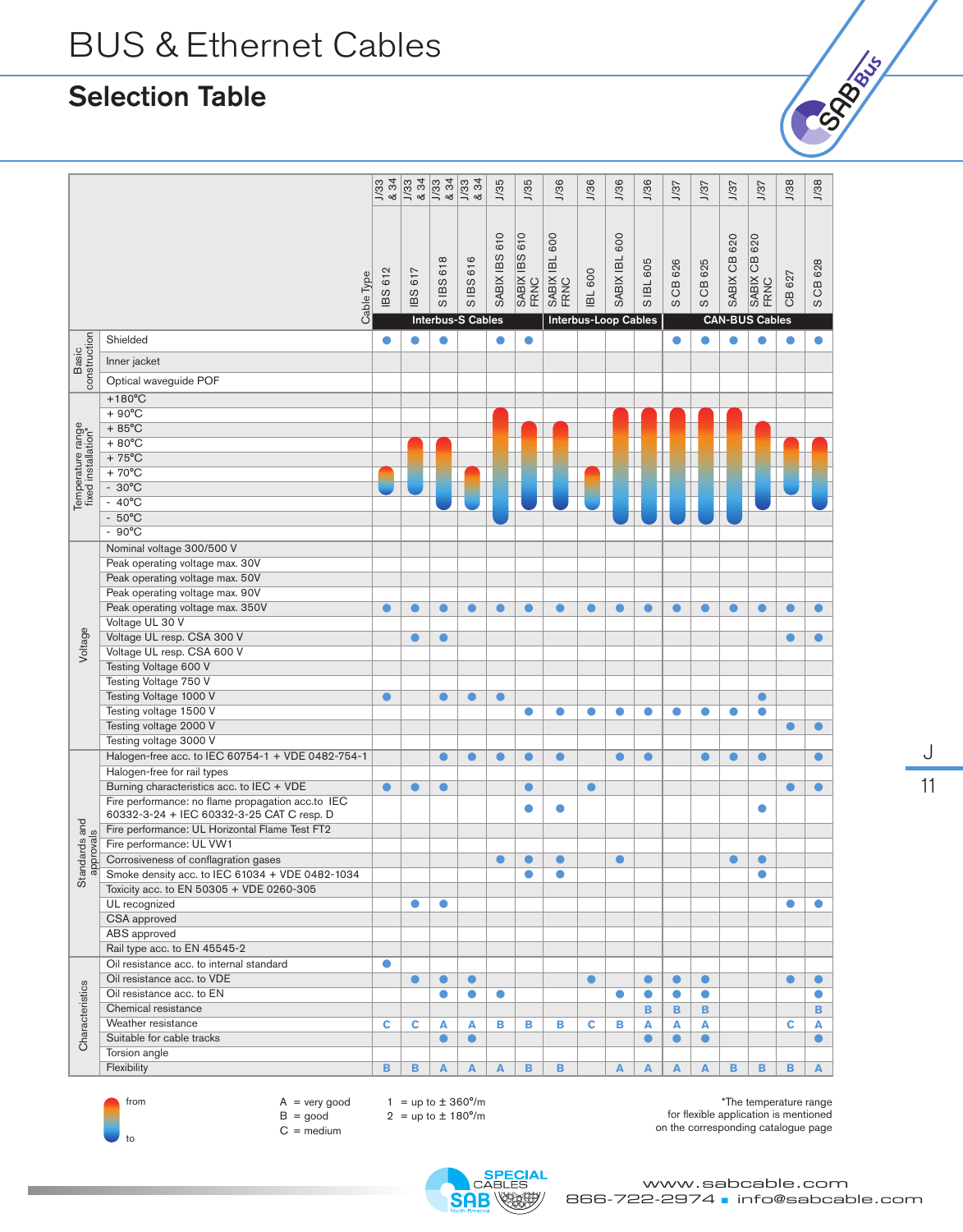## Selection Table

|                                          |                                                          | J/39      | J/39      | J/40      | J/40                    | J/41      | J/41          | J/42                       | J/43         | J/43                 | J/43      | J/43      | 1/44      | 1/44               | 1/44      | 1/44      | J/45      | J/45               | J/45      |
|------------------------------------------|----------------------------------------------------------|-----------|-----------|-----------|-------------------------|-----------|---------------|----------------------------|--------------|----------------------|-----------|-----------|-----------|--------------------|-----------|-----------|-----------|--------------------|-----------|
|                                          | Cable Type                                               | DN 651    | DN 650    | DN 656    | DN 657                  | DN 659    | <b>DN 658</b> | DN 658 robot<br>cable/Drop | SABIX PB 630 | SABIX PB 630<br>FRNC | PB 631    | PB 633    | PB 630    | PB 639             | 636<br>РB | PB 635    | PB 637    | PB 634<br>$\omega$ | PB 632    |
|                                          |                                                          |           |           |           | <b>DeviceNet Cables</b> |           |               |                            |              |                      |           |           |           | Profibus-DP Cables |           |           |           |                    |           |
|                                          | Shielded                                                 | $\bullet$ |           | $\bullet$ | ●                       |           | ●             | $\bullet$                  | ●            | ●                    | $\bullet$ | $\bullet$ |           | ●                  |           | ●         | 0         | $\bullet$          | $\bullet$ |
| Basic<br>construction                    | Inner jacket                                             |           |           |           |                         |           |               |                            |              |                      |           |           |           |                    |           |           |           |                    |           |
|                                          | Optical waveguide POF                                    |           |           |           |                         |           |               |                            |              |                      |           |           |           |                    |           |           |           |                    |           |
|                                          | $+180^{\circ}$ C                                         |           |           |           |                         |           |               |                            |              |                      |           |           |           |                    |           |           |           |                    |           |
|                                          | $+90^{\circ}$ C                                          |           |           |           |                         |           |               |                            |              |                      |           |           |           |                    |           |           |           |                    |           |
| Temperature range<br>fixed installation* | $+85^{\circ}$ C                                          |           |           |           |                         |           |               |                            |              |                      |           |           |           |                    |           |           |           |                    |           |
|                                          | $+80^{\circ}$ C                                          |           |           |           |                         |           |               |                            |              |                      |           |           |           |                    |           |           |           |                    |           |
|                                          | $+75^{\circ}$ C                                          |           |           |           |                         |           |               |                            |              |                      |           |           |           |                    |           |           |           |                    |           |
|                                          | $+70^{\circ}$ C                                          |           |           |           |                         |           |               |                            |              |                      |           |           |           |                    |           |           |           |                    |           |
|                                          | $-30^{\circ}$ C                                          |           |           |           |                         |           |               |                            |              |                      |           |           |           |                    |           |           |           |                    |           |
|                                          | $-40^{\circ}$ C                                          |           |           |           |                         |           |               |                            |              |                      |           |           |           |                    |           |           |           |                    |           |
|                                          | $-50^{\circ}$ C                                          |           |           |           |                         |           |               |                            |              |                      |           |           |           |                    |           |           |           |                    |           |
|                                          | $-90^{\circ}$ C                                          |           |           |           |                         |           |               |                            |              |                      |           |           |           |                    |           |           |           |                    |           |
|                                          | Nominal voltage 300/500 V                                |           |           |           |                         |           |               |                            |              |                      |           |           |           |                    |           |           |           |                    |           |
|                                          | Peak operating voltage max. 30V                          |           |           |           |                         |           |               |                            |              |                      |           |           |           |                    |           |           |           |                    |           |
|                                          | Peak operating voltage max. 50V                          |           |           |           |                         |           |               |                            |              |                      |           |           |           |                    |           |           |           |                    |           |
|                                          | Peak operating voltage max. 90V                          |           |           |           |                         |           |               |                            |              |                      |           |           |           |                    |           |           |           |                    |           |
|                                          | Peak operating voltage max. 350V                         | $\bullet$ | $\bullet$ | $\bullet$ | $\bullet$               | $\bullet$ | $\bullet$     | $\bullet$                  | $\bullet$    | $\bullet$            | $\bullet$ | $\bullet$ | O         | $\bullet$          | $\bullet$ | $\bullet$ | $\bullet$ | $\bullet$          | $\bullet$ |
|                                          | Voltage UL 30 V                                          | $\bullet$ | $\bullet$ |           |                         | $\bullet$ | $\bullet$     |                            |              |                      |           |           |           |                    |           |           | $\bullet$ |                    |           |
| Voltage                                  | Voltage UL resp. CSA 300 V<br>Voltage UL resp. CSA 600 V |           |           | $\bullet$ |                         |           |               | $\bullet$                  |              |                      |           |           |           |                    |           |           |           |                    |           |
|                                          | Testing Voltage 600 V                                    |           |           |           |                         |           |               |                            |              |                      |           |           |           |                    |           |           |           |                    |           |
|                                          | Testing Voltage 750 V                                    |           |           |           |                         |           |               |                            |              |                      |           |           |           |                    |           |           |           |                    |           |
|                                          | Testing Voltage 1000 V                                   |           |           |           |                         |           |               |                            |              |                      |           |           |           |                    |           |           |           |                    |           |
|                                          | Testing voltage 1500 V                                   | $\bullet$ | $\bullet$ |           | $\bullet$               |           |               |                            | $\bullet$    | $\bullet$            | $\bullet$ | $\bullet$ | $\bullet$ | $\bullet$          | $\bullet$ | $\bullet$ | $\bullet$ | $\bullet$          | $\bullet$ |
|                                          | Testing voltage 2000 V                                   |           |           | $\bullet$ |                         | O         |               |                            |              |                      |           |           |           |                    |           |           |           |                    |           |
|                                          | Testing voltage 3000 V                                   |           |           |           |                         |           |               |                            |              |                      |           |           |           |                    |           |           |           |                    |           |
|                                          | Halogen-free acc. to IEC 60754-1 + VDE 0482-754-1        |           |           |           |                         |           |               |                            | $\bullet$    | $\bullet$            | $\bullet$ |           |           |                    |           |           |           |                    |           |
|                                          | Halogen-free for rail types                              |           |           |           |                         |           |               |                            |              |                      |           |           |           |                    |           |           |           |                    |           |
|                                          | Burning characteristics acc. to IEC + VDE                |           |           |           |                         |           |               |                            |              | $\bullet$            |           |           | $\bullet$ | $\bullet$          | $\bullet$ | $\bullet$ | $\bullet$ |                    | $\bullet$ |
|                                          | Fire performance: no flame propagation acc.to IEC        |           |           |           |                         |           |               |                            |              |                      |           |           |           |                    |           |           |           |                    |           |
|                                          | 60332-3-24 + IEC 60332-3-25 CAT C resp. D                |           |           |           |                         |           |               |                            |              | $\bullet$            |           |           |           |                    |           |           |           |                    |           |
| and<br>Is                                | Fire performance: UL Horizontal Flame Test FT2           |           |           |           |                         |           |               |                            |              |                      |           |           |           |                    |           |           |           |                    |           |
| tandards :<br>approvals                  | Fire performance: UL VW1                                 |           |           |           |                         |           |               |                            |              |                      |           |           |           |                    |           |           |           |                    |           |
|                                          | Corrosiveness of conflagration gases                     |           |           |           |                         |           |               |                            | ●            |                      | ●         |           |           |                    |           |           |           |                    |           |
| 5                                        | Smoke density acc. to IEC 61034 + VDE 0482-1034          |           |           |           |                         |           |               |                            |              |                      |           |           |           |                    |           |           |           |                    |           |
|                                          | Toxicity acc. to EN 50305 + VDE 0260-305                 |           |           |           |                         |           |               |                            |              |                      |           |           |           |                    |           |           |           |                    |           |
|                                          | UL recognized                                            | $\bullet$ | ●         | $\bullet$ |                         | $\bullet$ | $\bullet$     | $\bullet$                  |              |                      |           |           |           |                    |           |           | $\bullet$ |                    |           |
|                                          | CSA approved                                             |           |           |           |                         |           |               |                            |              |                      |           |           |           |                    |           |           |           |                    |           |
|                                          | ABS approved                                             |           |           |           |                         |           |               |                            |              |                      |           |           |           |                    |           |           |           |                    |           |
|                                          | Rail type acc. to EN 45545-2                             |           |           |           |                         |           |               |                            |              |                      |           |           |           |                    |           |           |           |                    |           |
|                                          | Oil resistance acc. to internal standard                 |           |           |           |                         |           |               |                            |              |                      |           |           | $\bullet$ |                    |           |           |           |                    | $\bullet$ |
|                                          | Oil resistance acc. to VDE                               |           |           |           |                         |           |               |                            |              |                      |           |           |           |                    |           |           |           | $\bullet$          |           |
|                                          | Oil resistance acc. to EN                                |           |           |           |                         |           |               |                            | $\bullet$    |                      |           |           |           |                    |           |           |           | $\bullet$          |           |
|                                          | Chemical resistance                                      |           |           |           |                         |           |               |                            |              |                      |           |           |           |                    |           |           |           |                    |           |
| Characteristics                          | Weather resistance                                       |           |           |           |                         |           |               |                            | в            | в                    | в         | в         | c         | в                  | в         | в         | A         | Α                  | c         |
|                                          | Suitable for cable tracks                                |           |           |           |                         |           |               |                            |              |                      |           |           |           |                    |           |           |           |                    |           |
|                                          | Torsion angle<br>Flexibility                             |           |           |           |                         |           |               | $\overline{\mathbf{2}}$    |              |                      |           |           |           |                    |           |           |           |                    |           |
|                                          |                                                          |           |           |           |                         |           |               |                            |              |                      |           |           |           |                    |           |           |           |                    |           |



12

J



 $A = \text{very good}$  $B = good$  $C = \text{medium}$ 

1 = up to  $\pm$  360°/m  $2 = up to \pm 180^{\circ}/m$ 

\*The temperature range for flexible application is mentioned on the corresponding catalogue page